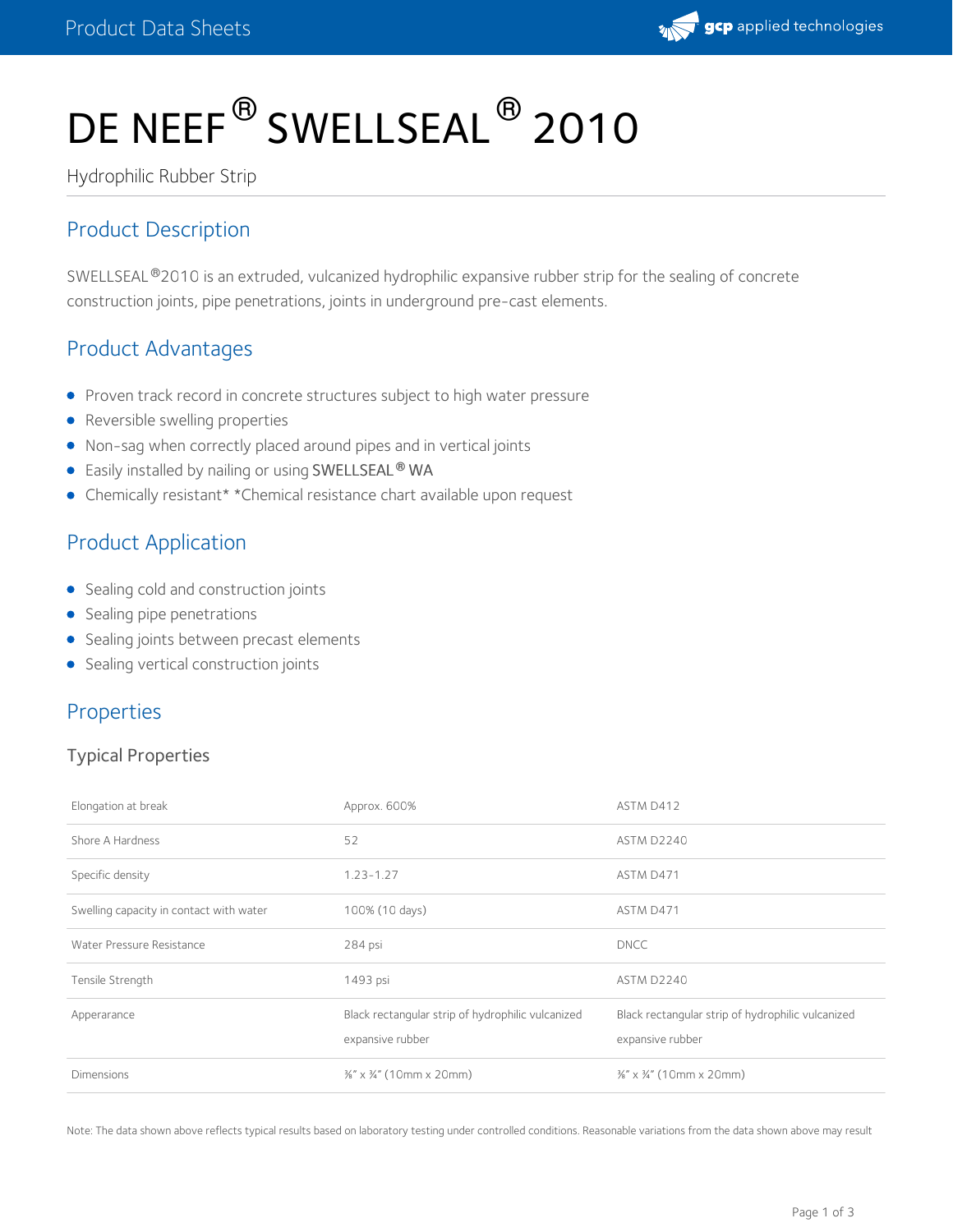

#### Packaging & Handling

1 roll SWELLSEAL $^{\circledR}$ 2010 = 32 ft

1 case SWELLSEAL $^{\circledR}$ 2010 = 8 rolls (50 lbs)

Unlimited shelf life when stored in a dry place in its original packaging.

#### Installation Guidelines

SWELLSEAL®2010 can only function properly in a confined space in order to develop sufficient expansion pressure and assure waterproofing.

The expansion of SWELLSEAL®2010 will create pressure, which needs to be counteracted by the proper concrete coverage. The required concrete coverage varies from 3.25 inches – 4.0 inches on all sides depending on concrete strength.

SWELLSEAL®2010 can be applied on both smooth and rough concrete.

| Concrete Strength (psi) 2550 |    | 2982 | 3408  | 3834   | 4260   |
|------------------------------|----|------|-------|--------|--------|
| Minimum Concrete             | Δ″ | 3.7" | 3.5'' | 3.48'' | 3.28'' |
| Coverage                     |    |      |       |        |        |

#### On smooth concrete:

Roll the SWELLSEAL®2010 between the inner and outer rebar and nail down with a gun (4 to 5 nails per yard) or fix horizontally with SWELLSEAL ®WA.

#### On rough concrete:

Gun SWELLSEAL®WA in a 3/8" bead between inner and outer rebar. Press SWELLSEAL®2010 firmly into the WA. As SWELLSEAL®2010 is heavy in long strips, especially in vertical applications, apply extra concrete nailing (4 to 5 nails per yard). Install SWELLSEAL®2010 with the 3/4" surface upwards.

Installation during rain or in prolonged contact with water can result in a premature swelling of the strip, which should be avoided. If SWELLSEAL®2010 is exposed to water prior to encapsulating in the concrete, allow to dry and shrink back to its original configuration. Important: Roll ends are simply butted together to assure a waterproof seal. Do not install in overlap. The strip needs to be in contact with the joint over its full length.

#### Limitations

For concrete cover of less than 4 inches, refer to the Installation Procedures for concrete strength requirements. Avoid installing product during heavy rains.